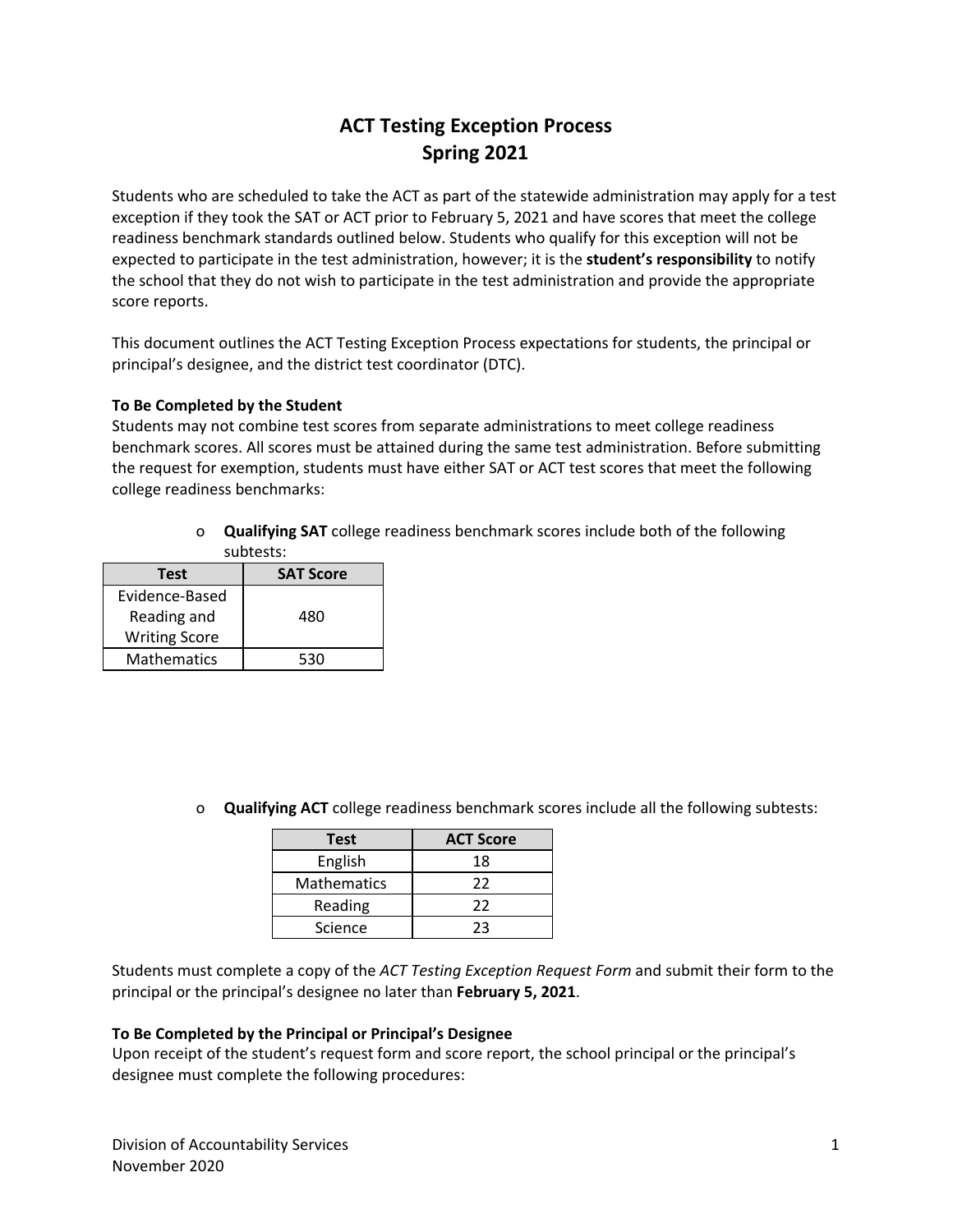- Obtain proof of identity (i.e., valid picture ID) from the student. Verify the photo ID matches the original SAT or ACT score report.
- Determine whether the student met/has not met the college readiness benchmark standards. (Note: All subtest scores must be listed on the documentation and must meet the benchmark standard to qualify for the exception.)
- Complete the FOR SCHOOL USE ONLY box on the student request form.
- Make a copy of the request form and documentation to keep in the student's cumulative folder at the school.
- Send the approved original request form and a copy of the score report to the district test coordinator no later than **February 12, 2021.**
- Notify the student and parents/guardians of the decision.

#### **To Be Completed by the District TC or Charter School TC**

Upon receipt of the approved *ACT Testing Exception Request Forms* and appropriate documentation, the district/charter school TC must complete the following procedures:

- Verify that the requests from the schools meet the SAT or ACT college readiness benchmark standards (college readiness benchmark scores must include all subtests).
- Complete and submit the ACT Exception (ACTEX) Code Collection file no later than **February 19, 2021***.*

**NOTE: See the** *ACT Testing Exception Code Collection* **document, which can be obtained from your Regional Accountability Coordinator (RAC), for directions on how to create the ACTEX collection.**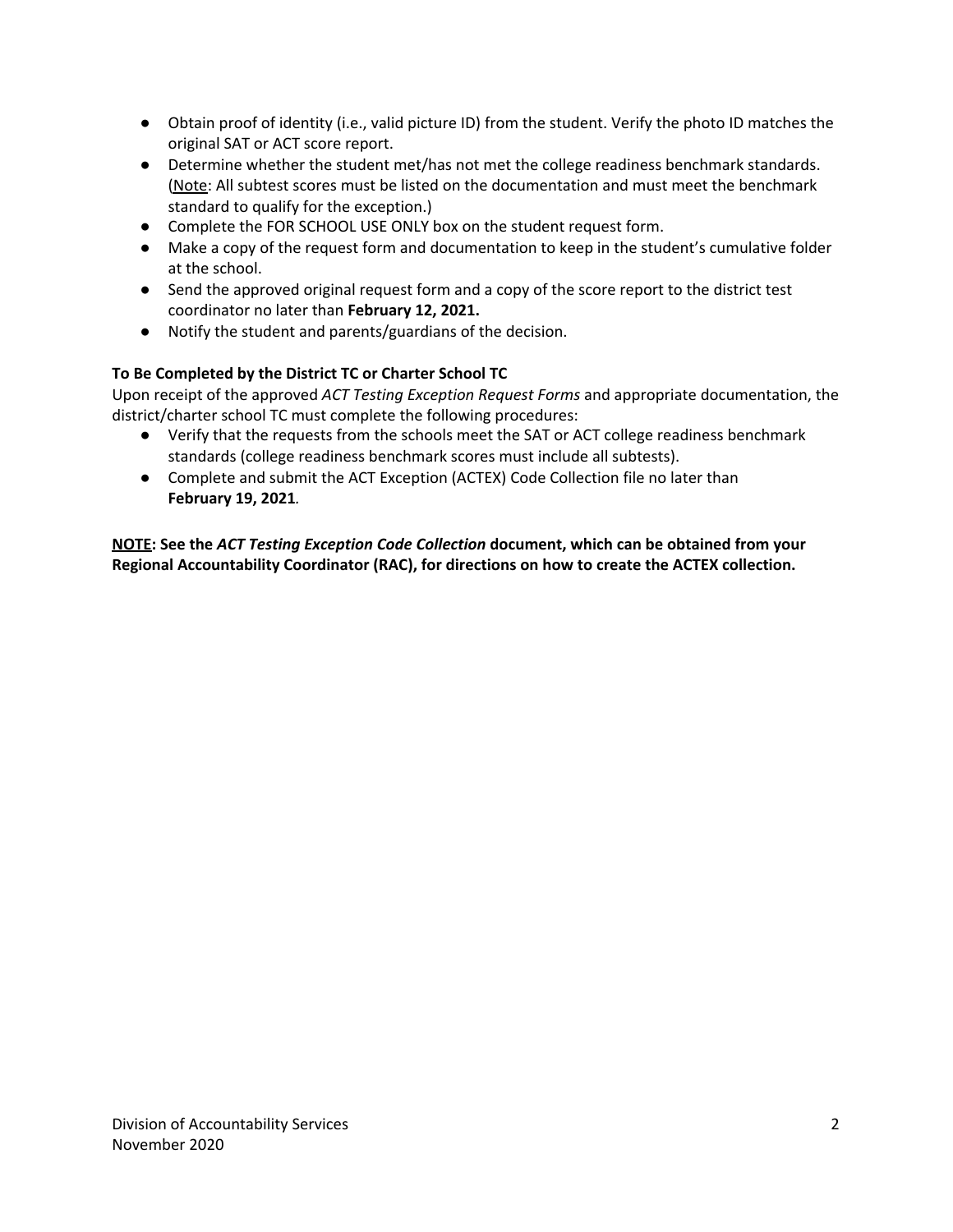FOR SCHOOL USE ONLY Date Received: Click or tap to enter a date.

Approved □ Denied □

Principal's/Director's Signature: Click or tap here to enter text.

# **Spring 2021 ACT Testing Exception Request Form**

Students who have met the benchmark for either the SAT or ACT may request an ACT testing exception by completing this form and submitting it to the school principal for review. Failure to include all required information may result in the need to resubmit the request, a delay in the response, or a denial of the request.

### **ACT testing exception requests for the spring 2021 ACT test administration will be honored through February 5, 2021.**

### **To Be Completed by the Student**

Today's Date Click or tap to enter a date.

Student's Name (as it appears on school records) Click or tap here to enter text.

Student's PowerSchool Number Click or tap here to enter text.

School Name Click or tap here to enter text.

Date of SAT or ACT test administration Click or tap to enter a date.

Students must attach a copy of the original individual student score report from SAT **or** ACT to this form. The score report must include all subtest scores. \*Electronic signatures are accepted.

Click or tap here to enter text. Click or tap to enter a date. Student's Signature\* Date

Division of Accountability Services 3 November 2020